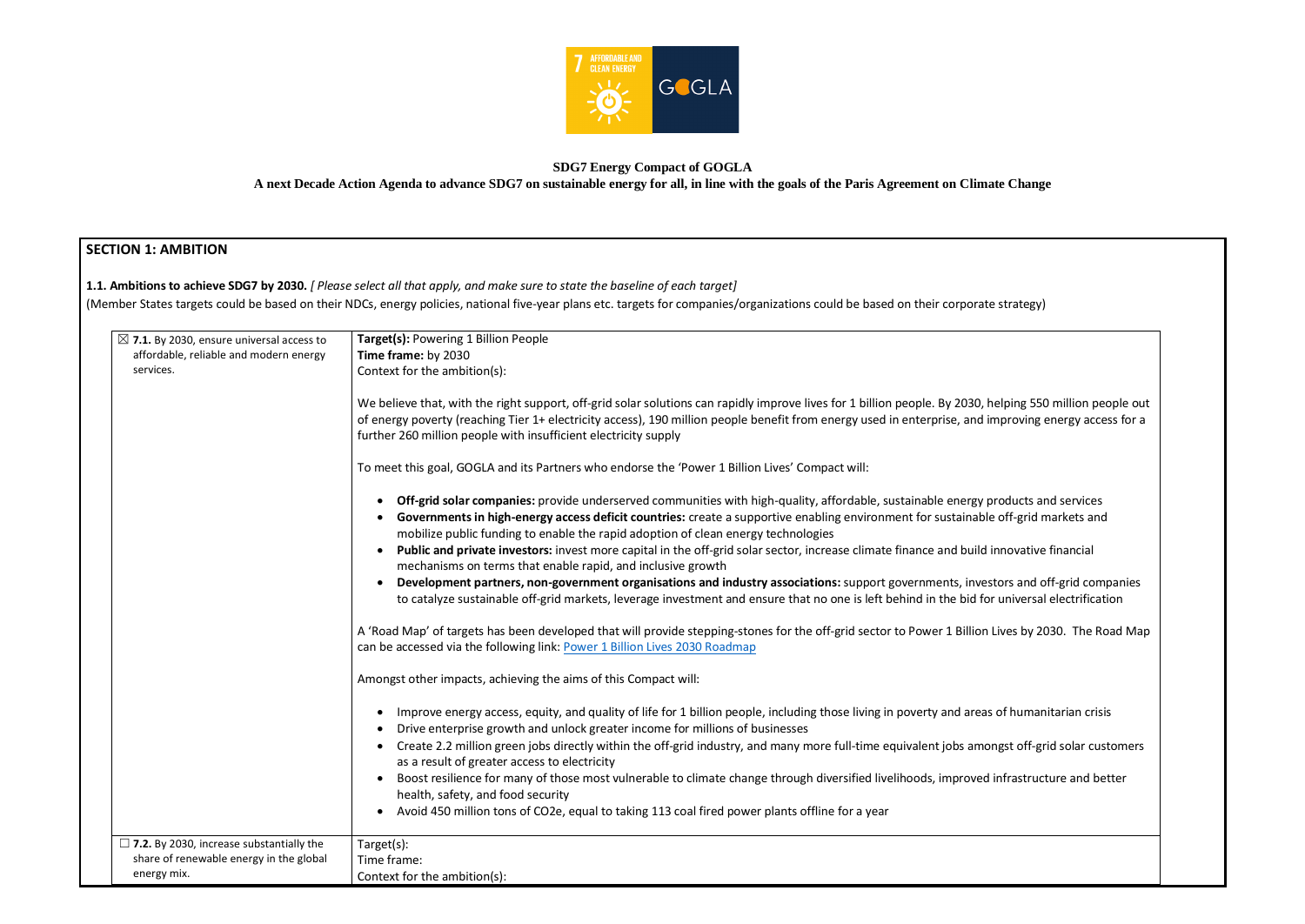| $\Box$ 7.3. By 2030, double the global rate of                                                                           | Target(s):                                                                                                                                                                                                                                                                                                                                                                                 |
|--------------------------------------------------------------------------------------------------------------------------|--------------------------------------------------------------------------------------------------------------------------------------------------------------------------------------------------------------------------------------------------------------------------------------------------------------------------------------------------------------------------------------------|
| improvement in energy efficiency.                                                                                        | Time frame: 2021/22-2025-26                                                                                                                                                                                                                                                                                                                                                                |
|                                                                                                                          | Context for the ambition(s):                                                                                                                                                                                                                                                                                                                                                               |
| $\Box$ 7.a. By 2030, enhance international                                                                               | Target(s): Improve investment into off-grid solar solutions from \$315 pa in 2020, to \$2 billion pa in 2030                                                                                                                                                                                                                                                                               |
| cooperation to facilitate access to clean                                                                                | Time frame: by 2030                                                                                                                                                                                                                                                                                                                                                                        |
| energy research and technology, including<br>renewable energy, energy efficiency and<br>advanced and cleaner fossil-fuel | Context for the ambition(s): Investment into off-grid solar needs to expand rapidly to achieve universal electricity access and support greater<br>productive use of energy.                                                                                                                                                                                                               |
| technology, and promote investment in<br>energy infrastructure and clean energy<br>technology.                           | Target(s): Increase the number of governments in high-energy access deficit countries with an integrated rural electrification plan, which includes<br>off-grid solar, to 90% (tbc)                                                                                                                                                                                                        |
|                                                                                                                          | Time frame: by 2030                                                                                                                                                                                                                                                                                                                                                                        |
|                                                                                                                          | Context for the ambition(s): Some high-energy access deficit countries have integrated rural electrification plans that include off-grid solar, but this<br>is missing in many other countries. More integrated planning at national level has the potential to significantly improve the enabling environment for<br>energy access via off-grid solutions in high energy access countries |
| $\Box$ 7.b. By 2030, expand infrastructure and                                                                           | Target(s):                                                                                                                                                                                                                                                                                                                                                                                 |
| upgrade technology for supplying modern                                                                                  | Time frame:                                                                                                                                                                                                                                                                                                                                                                                |
| and sustainable energy services for all in                                                                               | Context for the ambition(s):                                                                                                                                                                                                                                                                                                                                                               |
| developing countries, in particular least<br>developed countries, small island                                           |                                                                                                                                                                                                                                                                                                                                                                                            |
| developing States, and land-locked                                                                                       |                                                                                                                                                                                                                                                                                                                                                                                            |
| developing countries, in accordance with                                                                                 |                                                                                                                                                                                                                                                                                                                                                                                            |
| their respective programs of support.                                                                                    |                                                                                                                                                                                                                                                                                                                                                                                            |

#### **1.2. Other ambitions in support of SDG7 by 2030 and net-zero emissions by 2050.** *[Please describe below e.g., coal phase out or reforming fossil fuel subsidies etc.]*

Target(s): Avoiding 450 million tons of CO2e emissions Time frame: By 2030 Context for the ambition(s): displacement of kerosene and diesel generators by off-grid solar solutions will additionally avoid significant levels of CO2e emissions power plants off-line for a year

## **SECTION 2: ACTIONS TO ACHIEVE THE AMBITION**

2.1. Please add at least one key action for each of the elaborated ambition(s) from section 1. *[Please add rows as needed].*

*Description of action (please specify for which ambition from Section 1)*  **Ambition:** Power 1 Billion People by 2030 **Action:** 500 million off-grid solar products sold/deployed in high energy access deficit countries by 2030 **Context:** High levels of sales of off-grid solar products and services are needed to provide modern and sustainable energy for energy poor homes, farms, businesses and public infrastructure **Start & End Dates:** 2021-2030 *2021 - 2030 Description of action (please specify for which ambition from Section 1) 2021 - 2030*

| ess and support greater                                            |  |
|--------------------------------------------------------------------|--|
|                                                                    |  |
| fication plan, which includes                                      |  |
| include off-grid solar, but this<br>e the enabling environment for |  |
|                                                                    |  |
|                                                                    |  |
|                                                                    |  |
|                                                                    |  |
|                                                                    |  |
|                                                                    |  |
|                                                                    |  |
|                                                                    |  |
| equal to taking 113 coal fire                                      |  |
|                                                                    |  |
|                                                                    |  |
|                                                                    |  |
|                                                                    |  |
|                                                                    |  |
| 1 - 2030                                                           |  |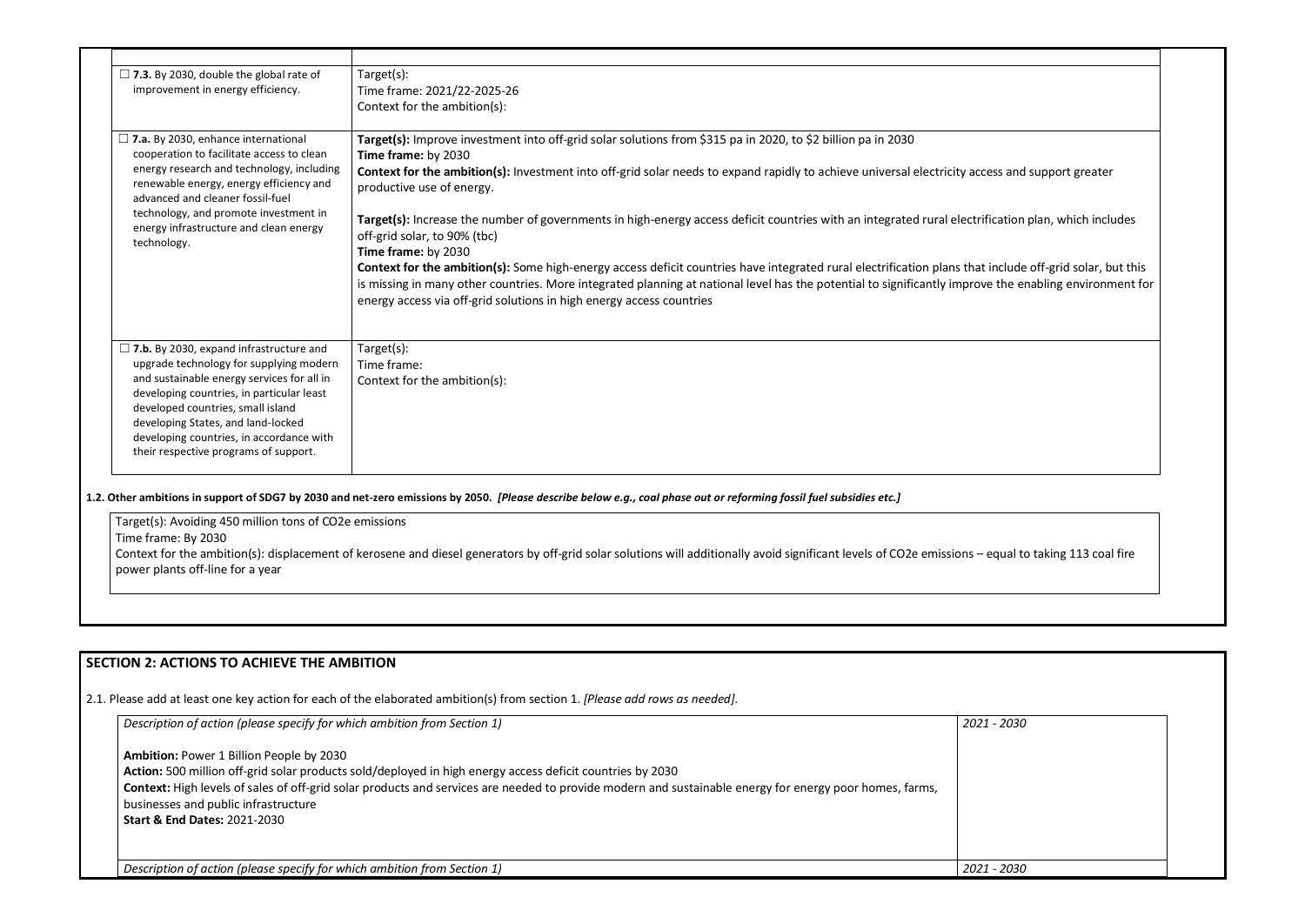| Ambition: \$2billion pa invested in the off-grid sector in 2030<br>Action: More investors making investments into off-grid solar; greater levels of investment in off-grid solar, including greater climate investment and local<br>capital; more financial innovation to unlock investment<br>Context: A step change is needed in financial innovation and the levels of investment entering the off-grid sector in order to reach the estimated \$2 billion<br>per year needed to hit the "Power 1 Billion Lives" energy access goal<br><b>Start &amp; End Dates: 2021-2030</b>                                                                                                                                                                  |             |
|----------------------------------------------------------------------------------------------------------------------------------------------------------------------------------------------------------------------------------------------------------------------------------------------------------------------------------------------------------------------------------------------------------------------------------------------------------------------------------------------------------------------------------------------------------------------------------------------------------------------------------------------------------------------------------------------------------------------------------------------------|-------------|
| Description of action (please specify for which ambition from Section 1)                                                                                                                                                                                                                                                                                                                                                                                                                                                                                                                                                                                                                                                                           | 2021 - 2030 |
| Ambition: Increase the number of governments in high-energy access deficit countries with an integrated rural electrification plan, which includes off-grid<br>solar, to 90% by 2030 (tbc)<br>Action: Engagement with, and the provision of technical assistance to, the governments of high-energy access deficit countries<br>Context: Greater knowledge sharing and engagement between national policy makers and the off-grid sector is key to unlocking the enabling environment<br>needed to expand electricity access and electricity for productive use in energy poor communities - with this resulting in clear plans to expand energy<br>access via off-grid solutions at the national level<br><b>Start &amp; End Dates: 2021-2030</b> |             |
| Description of action (please specify for which ambition from Section 1)                                                                                                                                                                                                                                                                                                                                                                                                                                                                                                                                                                                                                                                                           | 2021 - 2030 |
| Ambition: Avoiding 450 million tons of CO2e emissions<br>Action: 500 million off-grid solar products sold/deployed in high energy access deficit countries by 2030<br>Context: High levels of sales of off-grid solar products are needed to displace the use of toxic kerosene and highly polluting diesel generators commonly<br>used for lighting and the provision of electricity in homes, businesses, farms and public institutions<br><b>Start &amp; End Dates: 2021-2030</b>                                                                                                                                                                                                                                                               |             |

# **SECTION 3: OUTCOMES**

3.1*.* Please add at least one measurable and time-based outcome for **each** of the actions from section 2. *[Please add rows as needed].*

| Action 1 & 4: 500 million off-grid solar products sold/deployed in high energy access deficit countries by 2030                                                                                                                                                                                                                                                                                                                                                                                                                                                                                                                                                                                                           | 2030 |
|---------------------------------------------------------------------------------------------------------------------------------------------------------------------------------------------------------------------------------------------------------------------------------------------------------------------------------------------------------------------------------------------------------------------------------------------------------------------------------------------------------------------------------------------------------------------------------------------------------------------------------------------------------------------------------------------------------------------------|------|
| Outcome                                                                                                                                                                                                                                                                                                                                                                                                                                                                                                                                                                                                                                                                                                                   |      |
| Amongst other impacts, achieving the aims of this Compact will:                                                                                                                                                                                                                                                                                                                                                                                                                                                                                                                                                                                                                                                           |      |
| Improve energy access, equity, and quality of life for 1 billion people, including those living in poverty and areas of humanitarian<br><b>crisis</b><br>Drive enterprise growth and unlock greater income for millions of businesses<br>Create 2.2 million green jobs directly within the off-grid industry, and many more full-time equivalent jobs amongst off-grid solar<br>customers as a result of greater access to electricity<br>Boost resilience for many of those most vulnerable to climate change through diversified livelihoods, improved infrastructure and<br>better health, safety, and food security<br>Avoid 450 million tons of CO2e, equal to taking 113 coal fired power plants offline for a year |      |
|                                                                                                                                                                                                                                                                                                                                                                                                                                                                                                                                                                                                                                                                                                                           |      |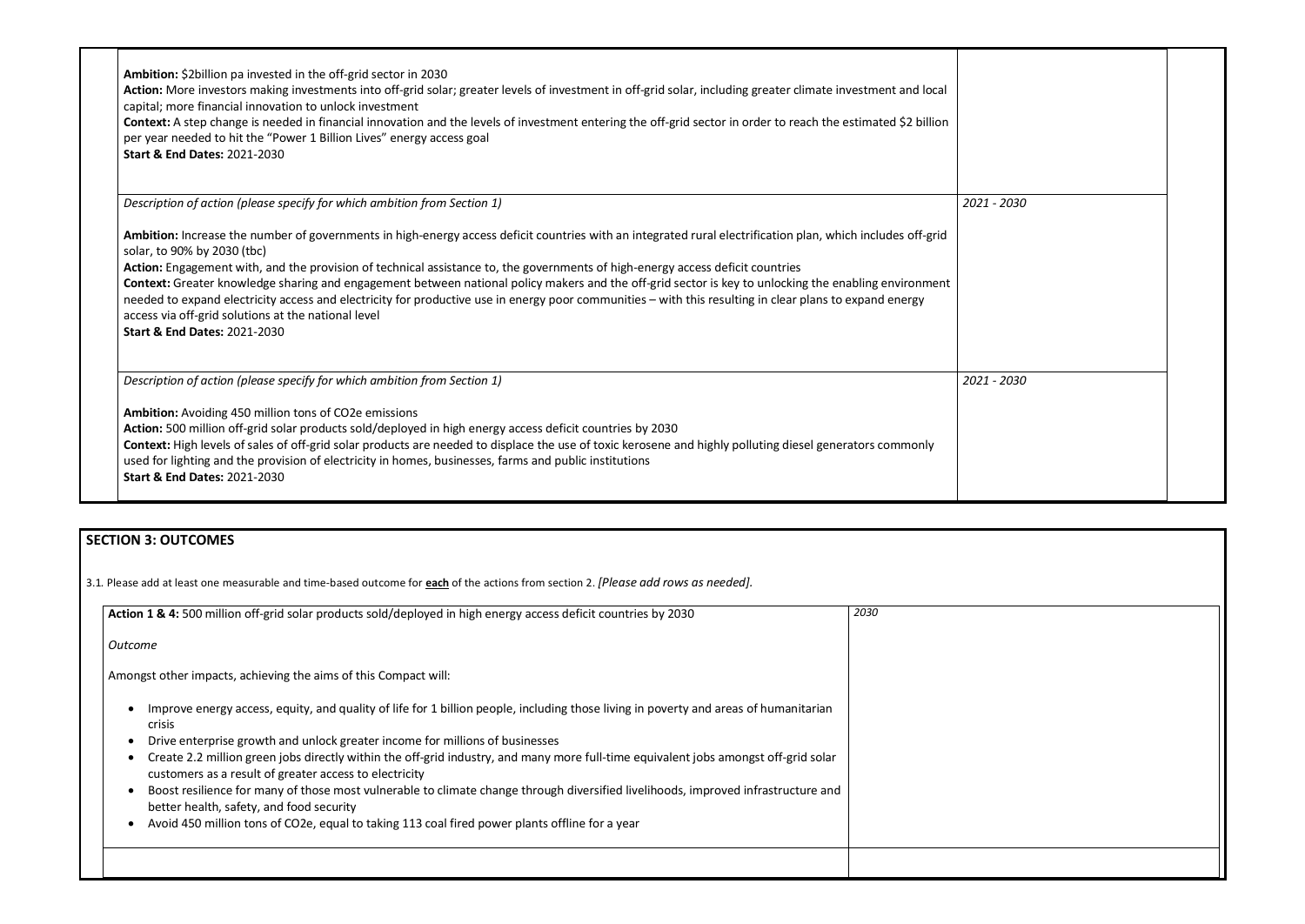| Action 2: More investors making investments into off-grid solar; greater levels of investment in off-grid solar, including greater climate<br>investment and local capital; more financial innovation to unlock investment | 2030 |
|----------------------------------------------------------------------------------------------------------------------------------------------------------------------------------------------------------------------------|------|
| Outcome                                                                                                                                                                                                                    |      |
| \$2 billion+ p/a invested into the OGS sector by 2030 (targets for 2023, 2025 and 2027 also added in Section 4)                                                                                                            |      |
| Action 3: Engagement with, and the provision of technical assistance to, the governments of high-energy access deficit countries                                                                                           | 2030 |
| <b>Outcome</b>                                                                                                                                                                                                             |      |
| Number of governments in high-energy access deficit countries with an integrated rural electrification plan, which includes off-grid solar,<br>increased to 90%                                                            |      |

## **SECTION 4: REQUIRED RESOURCES AND SUPPORT**

4.1. Please specify required finance and investments for **each** of the actions in section 2.

Investment in support of all actions noted above is estimated to be:

(i) By 2023: \$500 million+ invested into the OGS sector (p.a)

(ii) By 2025: \$1billion+ invested into the OGS sector (p.a)

(iii) By 2027: \$1.5billion+ invested into the OGS sector (p.a)

 $\vert$  (iv) By 2030: \$2billion+ invested into the OGS sector (p.a)

4.2. [For countries only] In case support is required for the actions in section 2, please select from below and describe the required support and specify for which action.

*[Examples of support for Member States could include: Access to low-cost affordable debt through strategic de-risking instruments, capacity building in data collection; development of integrated energy plans and energy transition pathways; technical assistance, etc.]*

| $\Box$ Financing            | Description |
|-----------------------------|-------------|
| $\Box$ In-Kind contribution | Description |
| $\Box$ Technical Support    | Description |
| $\Box$ Other/Please specify | Description |

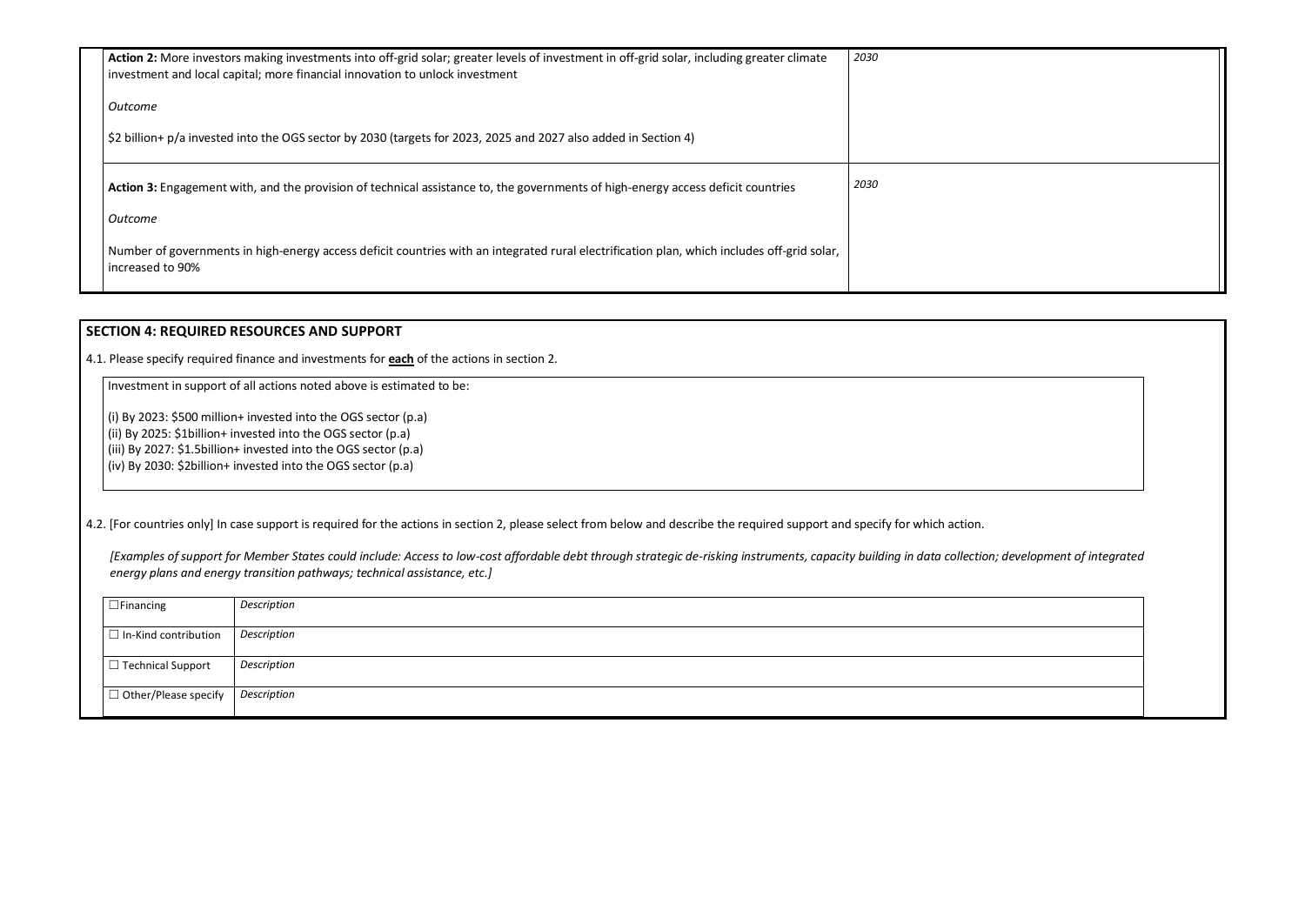## **SECTION 5: IMPACT**

All high energy access deficit countries including: Angola Bangladesh Benin Burkina Faso Burundi CAR Chad DRC Ethiopia Guinea-Bissau Guinea India Indonesia Kenya Liberia Madagascar Malawi Mozambique Myanmar Niger Nigeria Pakistan PNG Rwanda Sierra Leone Somalia South Sudan Sudan Tanzania Uganda Yemen Zimbabwe with an ambition to impact 1 billion people.

5.1. Countries planned for implementation including number of people potentially impacted.

5.2. Alignment with the 2030 Agenda for Sustainable Development – Please describe how **each** of the actions from section 2 impact advancing the SDGs by 2030. *[up to 500 words, please upload supporting strategy documents as needed]* 

In add

Achieving the aims of this Compact will mean that within the next nine years:

• 550 million people living in energy poverty will gain modern electricity access (Tier 1+)<sup>i</sup>, often accompanied by life-enhancing appliances such as TVs, radios, phones and fans

• Energy services are strengthened for a further 260 million people, where off-grid solutions provide a back-up to grid energy and/or displace the use of expensive and polluting diesel generation

• 190 million people will directly benefit from the productive use of off-grid energy in micro-enterprise, agriculture (via solar irrigation, cold storage or agro-processing) or public institutions

Amongst other impacts, this will: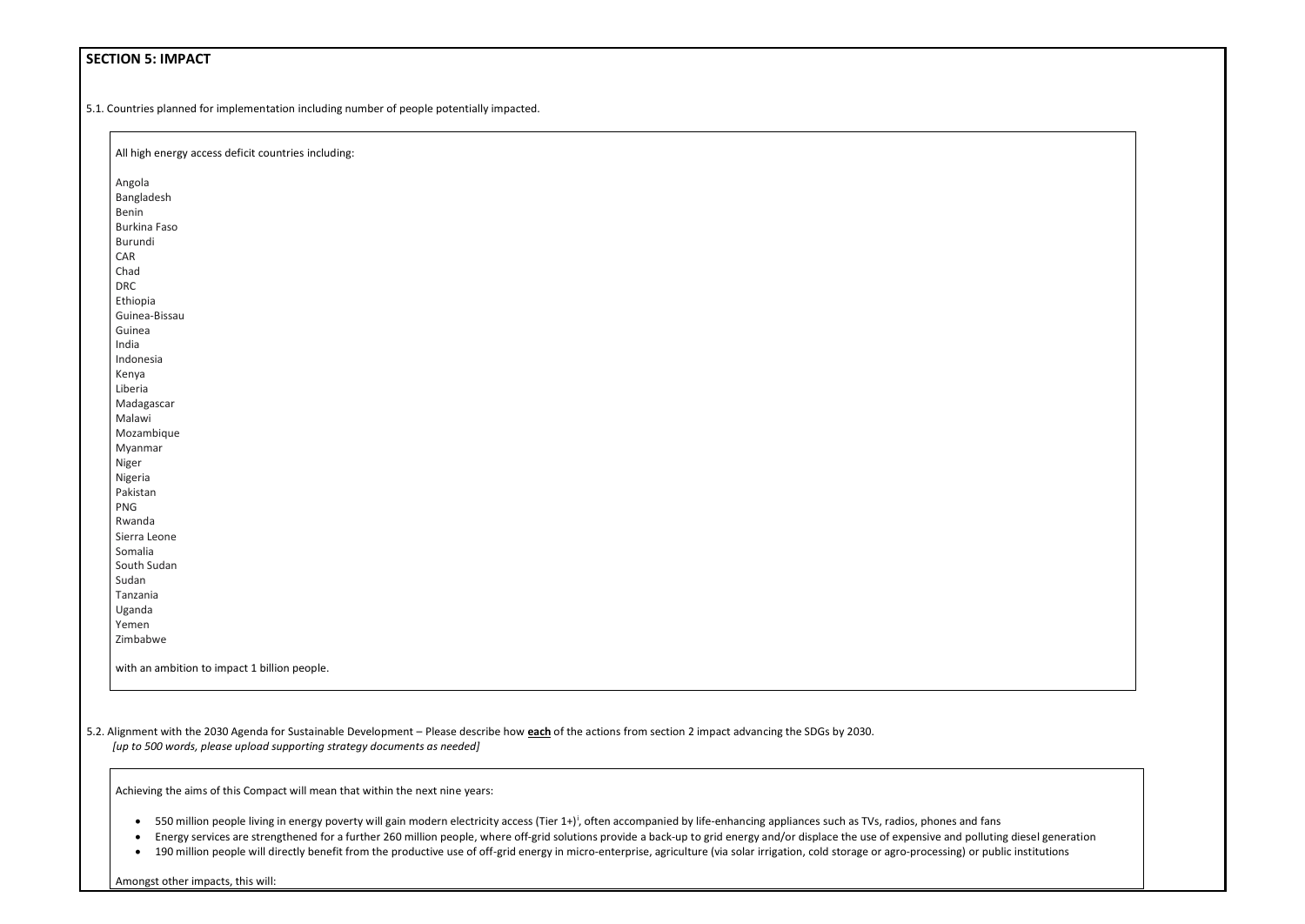- Improve energy access, equity, and quality of life for 1 billion people, including those living in poverty and areas of humanitarian crisis
- Drive enterprise growth and unlock greater income for millions of businesses
- Create 2.2 million green jobs directly within the off-grid industry, and many more full-time equivalent jobs amongst off-grid solar customers as a result of greater access to
- Boost resilience for many of those most vulnerable to climate change through diversified livelihoods, improved infrastructure and better health, safety, and food security

5.3. Alignment with Paris Agreement and net-zero by 2050 - Please describe how each of the actions from section 2 align with the Paris Agreement and national NDCs (if applicable) and *[up to 500 words, please upload supporting strategy documents as needed]* 

• Avoid 450 million tons of CO2e, equal to taking 113 coal fired power plants offline for a year

### **SECTION 6: MONITORING AND REPORTING**

6.1. Please describe how you intend to track the progress of the proposed outcomes in section 3. Please also describe if you intend to use other existing reporting frameworks to track progress on the proposed outcomes.

Via a range of mechanisms, including:

- Tracking sales of off-grid solar products and efficient appliances through the bi-annual 'Off-grid Solar Market Trends Report' data collection and reporting exercise undertaken by the World Bank, IFC and GOGLA – to estimate the number of number of people reaching Tier 1+ electricity access, gain improved energy access, using off-grid solutions for productive use and other impact outcomes
- Tracking investment into the off-grid solar sector via the GOGLA 'Deals Database' supported by the Get.Invest Programme
- Tracking the number of countries with integrated rural electrification planning which includes off-grid solar bespoke tracking mechanism to be developed by mid-2022, interim tracking and insights via the ESMAP RISE indicators, Power Africa VAT Tracking Tool and other clean energy policy tracking resources

- *I.2. Does the Energy Compact increase the geographical and/or sectoral coverage of SDG7 related efforts?* ⊠Yes □No
- I.3. Does the Energy Compact consider inclusion of key priority issues towards achieving SDG7 by 2030 and the net-zero emission goal of the Paris Agreement by 2050 as defied by latest global analysis and data including t *outcome of the Technical Working Groups?* ☒Yes ☐No
- **II. Alignment with the 2030 agenda on Sustainable Development Goals** Ensure coherence and alignment with SDG implementation plans and strategies by 2030 as well as national development plans and priorities.
	- *II.1. Has the Energy Compact considered enabling actions of SDG7 to reach the other sustainable development goals by 2030?* ⊠Yes □No
	- *II.2. Does the Energy Compact align with national, sectoral, and/or sub-national sustainable development strategies/plans, including SDG implementation plans/roadmaps?* ☒Yes ☐No
	- *II.3. Has the Energy Compact considered a timeframe in line with the Decade of Action?* ⊠Yes □No
- **III. Alignment with Paris Agreement and net-zero by 2050** Ensure coherence and alignment with the Nationally Determined Contributions, long term net zero emission strategies.

*III.1. Has the Energy Compact considered a timeframe in line with the net-zero goal of the Paris Agreement by 2050?* ⊠Yes □No

| o electricity                             |  |
|-------------------------------------------|--|
|                                           |  |
| d support the net-zero emissions by 2050. |  |
|                                           |  |
|                                           |  |

### **SECTION 7: GUIDING PRINCIPLES CHECK LIST**

Please use the checklist below to validate that the proposed Energy Compact is aligned with the guiding principles.

**I. Stepping up ambition and accelerating action** - Increase contribution of and accelerate the implementation of the SDG7 targets in support of the 2030 Agenda for Sustainable Development for Paris Agreement

I. 1. Does the Energy Compact strengthen and/or add a target, commitment, policy, action related to SDG7 and its linkages to the other SDGs that results in a higher cumulative impact compared to existing frameworks?

☒Yes ☐No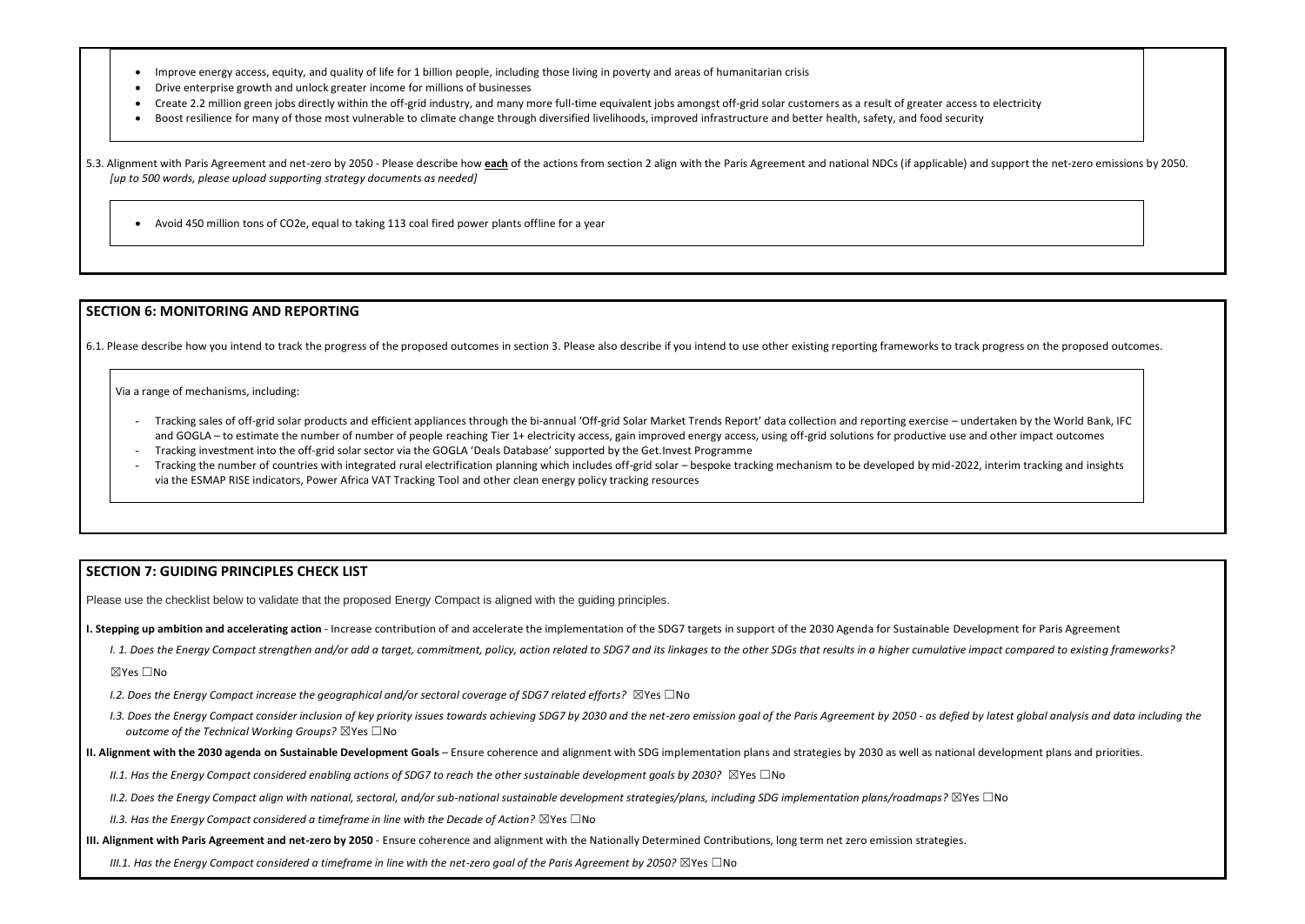III.2. Has the Energy Compact considered energy-related targets and information in the updated/enhanced NDCs?  $\Box$ Yes  $\boxtimes$ No (resource permitting, we would love to better align with NDCs and ultimately to track this prog

*III.3. Has the Energy Compact considered alignment with reaching the net-zero emissions goal set by many countries by 2050?* ⊠Yes □No

**IV. Leaving no one behind, strengthening inclusion, interlinkages, and synergies** - Enabling the achievement of SDGs and just transition by reflecting interlinkages with other SDGs.

*IV.1. Does the Energy Compact include socio-economic impacts of measures being considered?* ⊠Yes □No

*IV.2. Does the Energy Compact identify steps towards an inclusive, just energy transition?* ⊠Yes □No

*IV.3. Does the Energy Compact consider measures that address the needs of the most vulnerable groups (e.g. those impacted the most by energy transitions, lack of energy access)?* ⊠Yes □No

V.1. Is the information included in the Energy Compact based on updated quality data and sectoral assessments, with clear and transparent methodologies related to the proposed measures?  $\boxtimes$  Yes  $\Box$  No where possible, w *other targets to be explored pending resources for robust tracking*

*V.2. Has the Energy Compact considered inclusion of a set of SMART (specific, measurable, achievable, resource-based and time based) objectives?* ⊠Yes □No

V.3. Has the Energy Compact considered issues related to means of implementation to ensure feasibility of measures proposed (e.g. cost and financing strategy, technical assistant needs and partnerships, policy and regulato *gaps, data and technology*)? ⊠Yes □No

**V. Feasibility and Robustness -** Commitments and measures are technically sound, feasible, and verifiable based a set of objectives with specific performance indicators, baselines, targets and data sources as needed.

Susie Wheeldon, Head of Communications and Insights: [s.wheeldon@gogla.org](mailto:s.wheeldon@gogla.org) Chiara Ferracioli, Director of Strategy: [c.ferracioli@gogla.org](mailto:c.ferracioli@gogla.org) Francis Wainaina, Senior Project Manager, Policy and Regulation: [f.wainaina@gogla.org](mailto:f.wainaina@gogla.org)

#### **SECTION 8: ENERGY COMPACT GENERAL INFORMATION**

8.1. Title/name of the Energy Compact

Power 1 Billion Lives

8.2. Lead entity name (for joint Energy Compacts please list all parties and include, in parenthesis, its entity type, using entity type from below)

| GOGLA                 |                                                 |                                         |                                                          |  |
|-----------------------|-------------------------------------------------|-----------------------------------------|----------------------------------------------------------|--|
| 8.3. Lead entity type |                                                 |                                         |                                                          |  |
|                       | $\Box$ Government                               | $\Box$ Local/Regional Government        | $\Box$ Multilateral body /Intergovernmental Organization |  |
|                       | $\boxtimes$ Non-Governmental Organization (NGO) | $\Box$ Civil Society organization/Youth | $\Box$ Academic Institution / Scientific Community       |  |
|                       | $\boxtimes$ Private Sector                      | $\Box$ Philanthropic Organization       | $\Box$ Other relevant actor                              |  |

#### 8.4. Contact Information

8.5. Please select the geographical coverage of the Energy Compact

☐Africa ☐Asia and Pacific ☐Europe ☐Latin America and Caribbean ☐North America ☐West Asia ☒Global

8.6. Please select the Energy Compact thematic focus area(s)

⊠ Energy Access □ Energy Transition ⊠ Enabling SDGs through inclusive just Energy Transitions □ Innovation, Technology and Data □ Finance and Investment.

| overnmental Organization |  |
|--------------------------|--|
| entific Community        |  |
|                          |  |
|                          |  |
|                          |  |
|                          |  |
|                          |  |
|                          |  |
|                          |  |